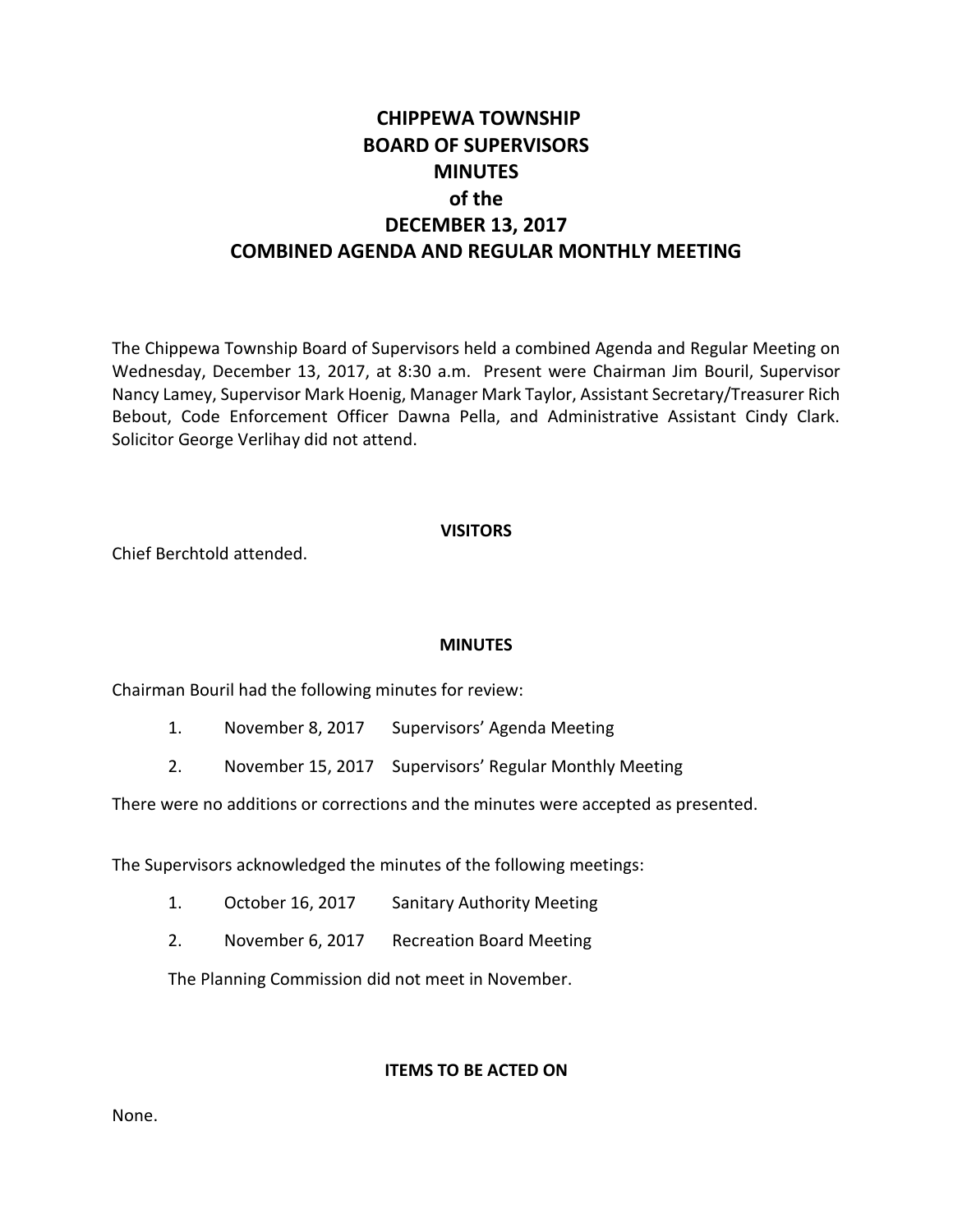#### **REPORTS**

Chairman Bouril had the following reports for review:

- 1. Financial Reports
- 2. Police Department Report
- 3. Road Report
- 4. Wage Tax/OPT Report
- 5. Real Estate Tax Report
- 6 Zoning Report
- 7. Code Enforcement Officer's Report
- 8. (no November Fire Department report provided)

#### **MANAGER'S REPORT**

Manager Taylor had the following items for discussion:

1. Resolution 2017-13:

Mark Taylor explained that this resolution will allow the Township to open a separate account to hold money until a burned structure is torn down and demolition is complete.

**MR. HOENIG MOVED TO PASS** Resolution #2017-13. Ms. Lamey seconded the motion and with no further discussion the motion carried.

2. Transfer Money From Pension Plans To Mass Mutual:

Manager Taylor said that Ms. Popik informed him that some money in the pension plans for the uniformed & non-uniformed police will be transferred to Mass Mutual for investment. The pension plans will be audited in the near future.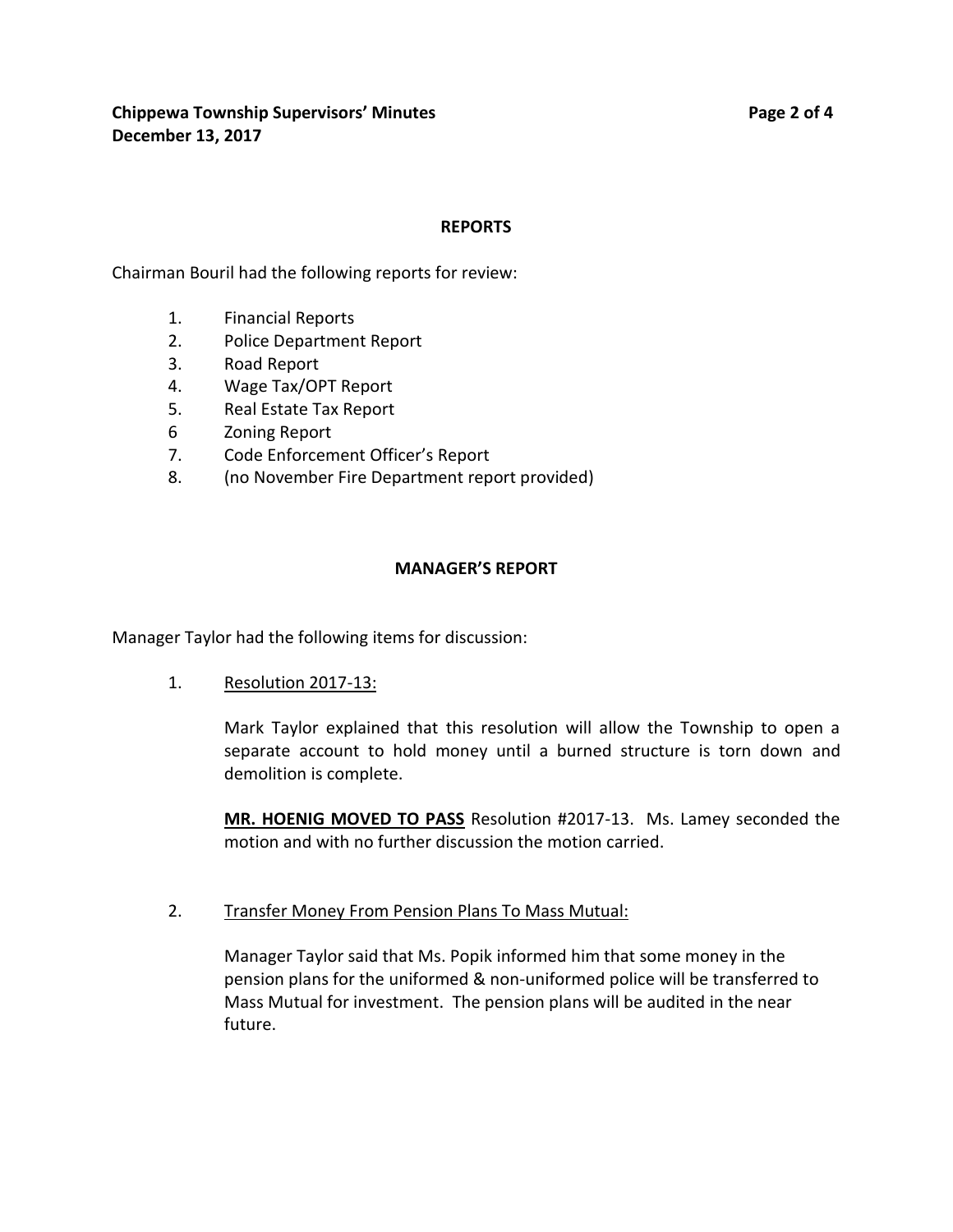### 3. Garbage Exemption Request:

Manager Taylor had forwarded a letter from David Duff to the Supervisors for their consideration. Mr. Duff is requesting a trash exemption at 136 May Road because he recycles various items. Mr. Huff had previously attended a Supervisors' meeting and presented his reasons for wanting to be exempt from mandatory trash pick-up to the Supervisors at that time. He was told the Township's normal procedure includes sending a letter to the Supervisors with the request.

Manager Taylor said that although he does not feel that the reasons given fit with the Township's policy for exemptions, it is up to the Supervisors to make the final decision on whether or not to grant an exemption.

**MR. HOENIG MOVED TO DENY** the request by Mr. Duff to be exempt from the Township's mandatory trash pick-up regulations because it doesn't fit our policy.

Ms. Lamey seconded the motion, and with no further discussion the motion carried.

### **PAYMENT OF BILLS**

Chairman Bouril had the November bills.

**MS. LAMEY MOVED TO APPROVE** payment of the November bills. The motion was seconded by Mr. Hoenig and with no further discussion the motion carried.

### **SOLICITOR'S BUSINESS**

Solicitor Verlihay was unable to attend. He had not left any information to be discussed at this meeting.